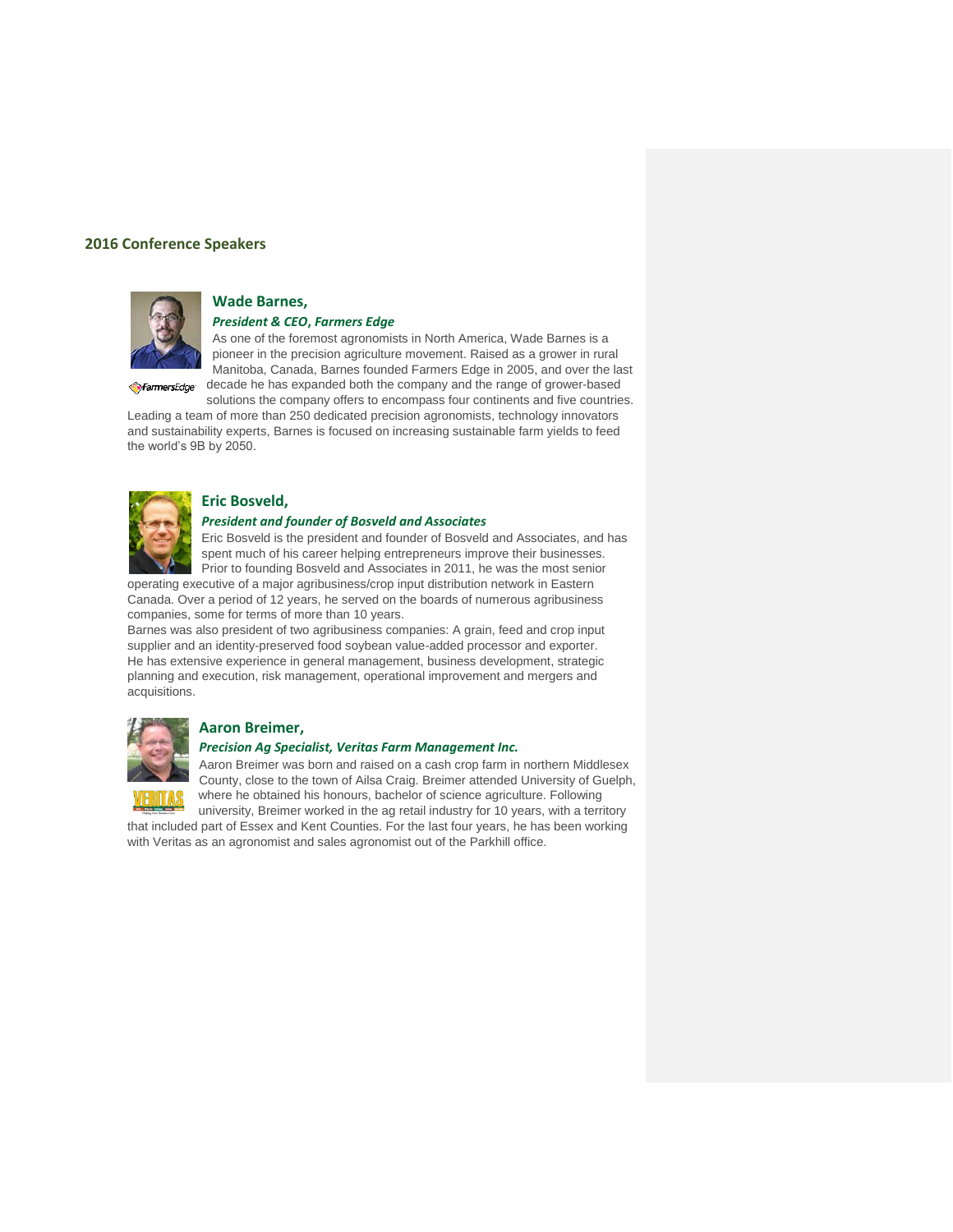

#### **Dale Cowan,**

#### *CCA Senior Agronomist/Sales Manager, AGRIS Cooperative*

Dale Cowan is a graduate of University of Guelph with a diploma in agribusiness (1975) and BSc in crop science (1978).

Cowan is a 36-year veteran of the agribusiness industry in Ontario, and has a strong background in crop product and soil fertility practices. Cowan is a leading advocate in the use of precision agriculture technologies and information

utilization. He has always been on the leading edge of emerging technologies throughout his career. He is never standing still, he is always looking for better ways to increase grower profits.



AgTech GIS

# **Karon Tracey-Cowan,**

*Founder, AgTech GIS*

Karon Cowan launched AgTech GIS in 1995 to provide tools, information, support and training services to the ag industry using GIS and web-based technologies. AgTech GIS has a 20-year history promoting products from Ag Leader Technology, Farm Works (Trimble) and recent addition, iCropTrak, always promoting solid tools to get quality data into the hands of decision

makers.

More than just a software reseller, Cowan is a front-line user of ag-specific GIS software products to communicate soil sampling information, yield maps, imagery analysis, field level topographic data and variable rate application prescriptions. Cowan's career focus has been to develop data and customer competency for growers, consultants and local agribusinesses through a personalized training approach.

Since 2010, Cowan has been teaching the hands-on lab portion of the precision ag course at University of Guelph, Ridgetown campus.



#### **Chris Creek,**  *Region Manager, Precision Planting*

Chris Creek is the Northeast Region Manager for Precision Planting. Precision Planting is a leader in agriculture technology. They develop innovative products

and solve important agronomic issues facing growers. Precision Planting provides insights and assistance so each farmer they work with can reach their

best yield. Creek is that rare individual who can successfully bridge the gap between the technical and marketing departments.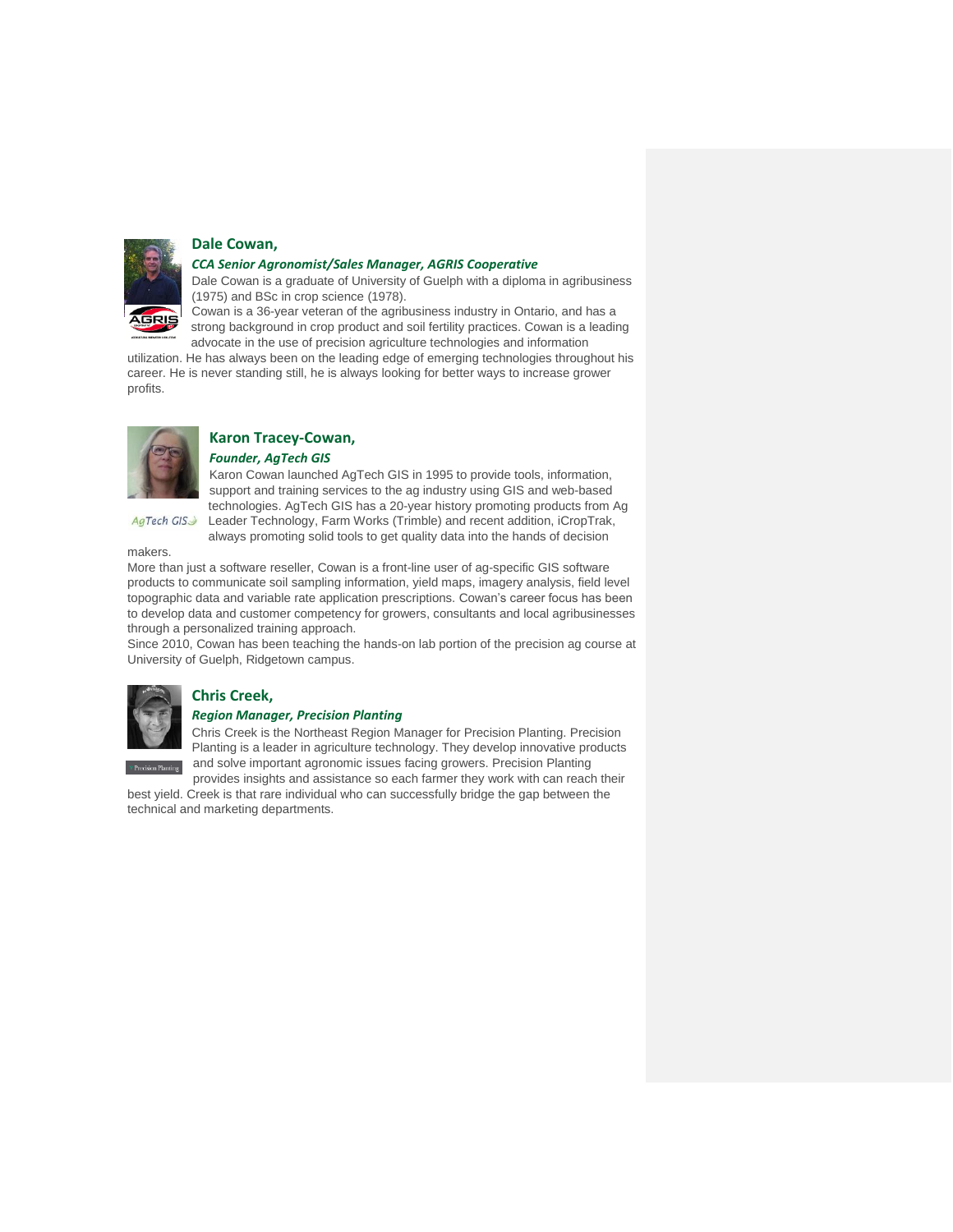

#### **Mike Duncan,**

## *Industrial Research Chair in Precision Agriculture & Environmental Technologies, Niagara College Canada*

Dr. Duncan and his team have developed a variety of web applications that provide real-time data, mapping, map analysis, and value-added services for farmers. Currently, the team's Precision Agriculture work is at the stage where it can be applied with growers and grower consultants to increase their productivity and competitiveness. To properly apply and test precision agriculture theories, Dr. Duncan's group is involved with the GFO, and OMAFRA researchers on a project with 30 growers. A state-of-the-art server and disk system is being used to implement a software system to process their data and test definitions of management zones. The system is being designed to provide quick turnarounds prior to applying inputs to their fields. At the end of the project, the algorithms and the system will be developed into a semi-automated entity that has the capacity to process data from thousands of farms in a timely manner.



#### **Andrew Elgersma,**

#### *Grower Services Manager, BASF*

Andrew Elgersma has worked for BASF Canada for eight years with time spent in Alberta as a business representative, followed by Eastern Canada market manager for corn and soybeans, and more recently a manager at Grower

Solutions. As Grower Solutions' manager, he is responsible for the development of tools and offers for BASF Canada's grower customers and has put an increased focus on tools and offers that address grower risk management and business management needs. This focus has enabled investment by BASF in new and unique services and offerings for the Canadian market. Elgersma has been instrumental in working with Affinity Management to launch Compass Grower Advanced—an all-in-one mobile farm data management system. Elgersma holds a bachelor of science in agriculture from the University of Guelph.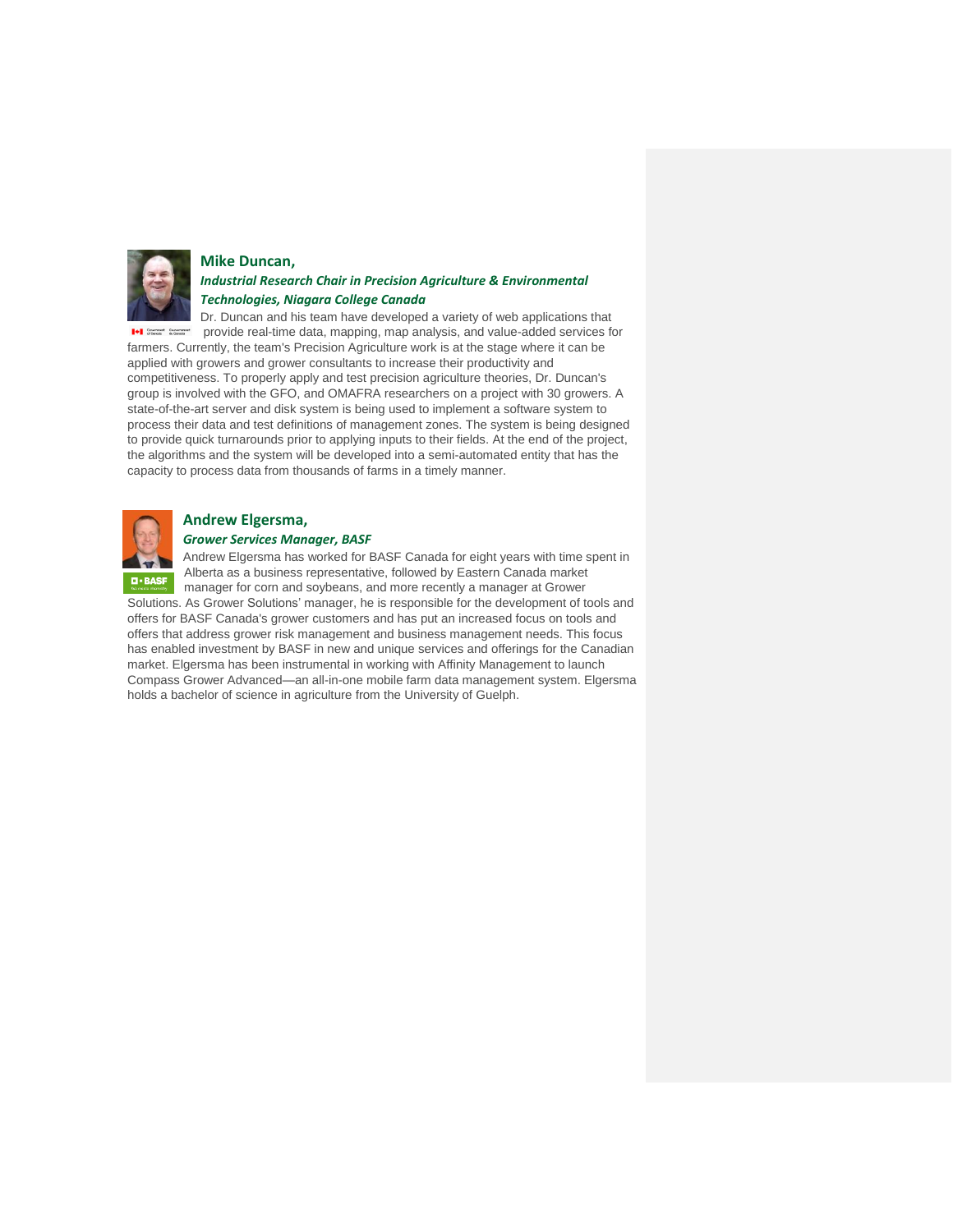

## **Noah Freeman,**

# *Manager, Precision Agriculture Technologies*

As the manager of since January 2014, Noah Freeman has led the

development of AgReliant Genetics' precision agriculture platform, Advantage Acre. Prior to joining AgReliant, Freeman was the agriculture program director at Ivy Tech Community College, where he led the local and statewide development of the Ivy Tech agriculture program and its curriculum. In addition to his program director duties, he taught agronomy, precision agriculture and agriculture systems courses along with managing the college's 60-acre teaching and demonstration farm. From the start of the Ivy Tech agriculture program in the fall of 2007, the program enrollment increased from zero to more than 250 students in the fall of 2014.

Freeman also has teaching experience from his time at Parkland College in Champaign, Ill., from 2001 to 2007. While at Parkland, Freeman developed one of the first community college precision agriculture degree programs in the country, along with teaching a wide variety of agriculture courses related to soil science and integrated pest management.

Freeman has a bachelor of science from the University of Illinois in crop sciences, an master of science from the University of Illinois in plant pathology and breeding; a graduation certificate in geographic information dcience from Northwest Missouri State University; and is currently working to complete a doctorate in agriculture systems management from Purdue University, with a focus on precision agriculture.



## **Aron Gampel,**

#### *Vice President and Deputy Chief Economist, Scotiabank*

Aron Gampel is the vice-president and deputy chief economist at Scotiabank, where he is a senior advisor to the bank's executive management, as well as to the organization's diverse customer base in Canada and internationally.

 $S$  Scotiabank

Prior to joining Scotiabank in 1984, Gampel spent six years as an economist with the investment firm of Pitfield Mackay Ross Ltd., and four years with the Ontario Economic Council, both in Toronto. For the past eight years, Gampel has also been a director of the Canadian German Chambers of Commerce and Industry. Gampel is a graduate of York University in Toronto, Ont., where he received his master's of arts degree in economics. He also earned his honours bachelor of Arts degree in economics and computer science from Brock University in St. Catharines, Ont.



# **J.P. Gervais,**

#### *Chief Agricultural Economist, Farm Credit Canada*

J.P. Gervais is the chief agricultural economist at Farm Credit Canada (FCC). Prior to joining FCC in 2010, he was a professor in the Department of Agricultural Economics at North Carolina State and Laval University. Gervais is currently president-elect of the Canadian Agricultural Economics Society. He obtained his

Ph.D. in economics from Iowa State University in 1999.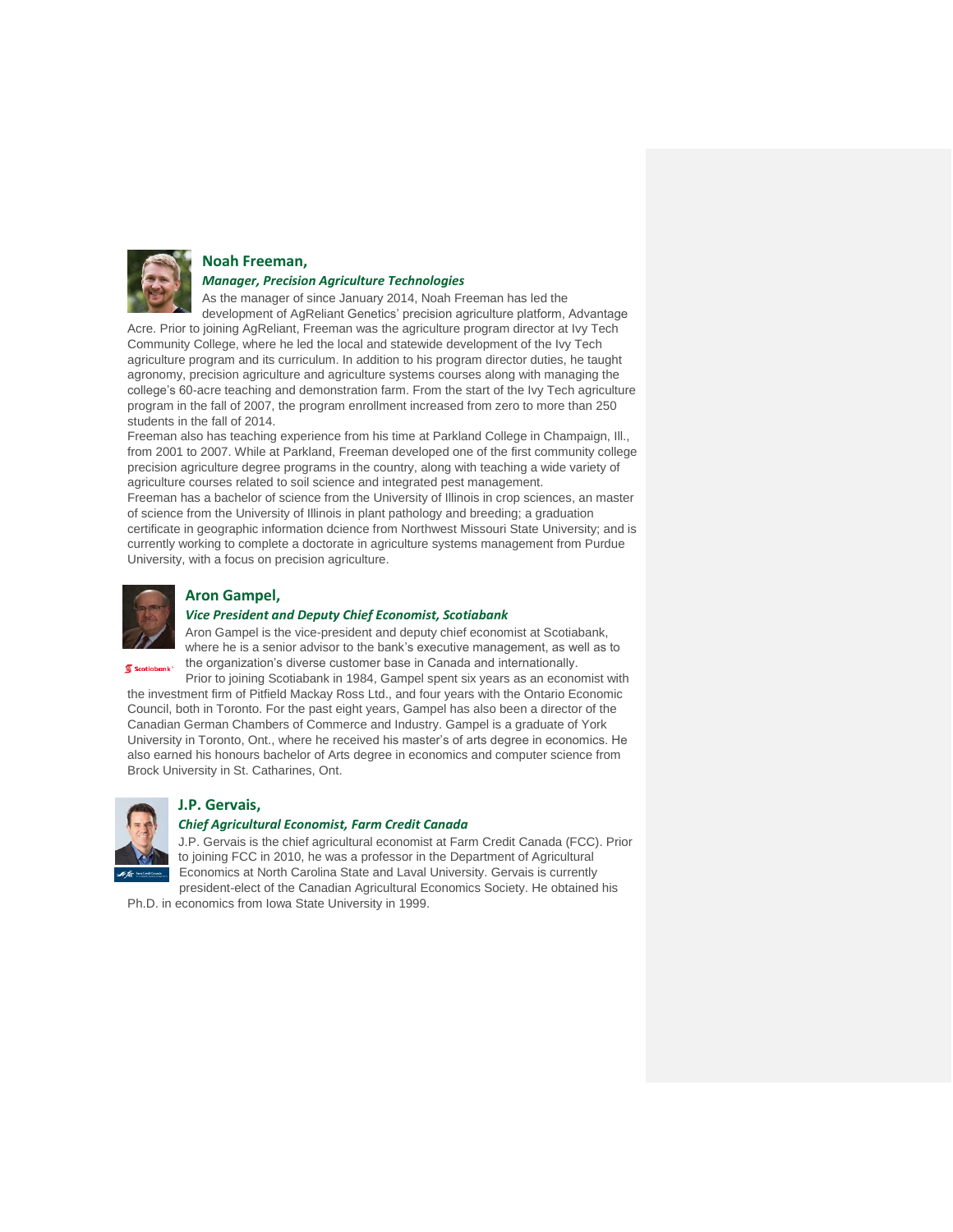

# **Ben Gist,**

#### *Business Development, Analyst, XSInc*

In his role as business development analyst, Ben Gist leads innovative precision ag initiatives at XSInc, a North Carolina-based software company that specializes in data collection, cleaning, integration, analysis and reporting for the agriculture and turf and ornamental industries.

Gist combines his software expertise with his passion for practical applications of precision agriculture. He is also the host of the Precision Ag Insight webcast series, which features the AgVeritas precision yield analysis software from XSInc. Prior to joining the company, Gist's background includes roles in the GIS (Geographical Information System) applications and fisheries management fields. He holds a BA from the University of North Carolina at Chapel Hill.



## **Glen Kroeker,**

## *Director, FCC Management Software*

Glen Kroeker is the Director of FCC Management Software. Kroeker has been working within the agriculture industry his entire career. He grew up on a farm in the Red River Valley area of Manitoba and has managed several different types of agriculture businesses throughout his career. His experience includes managing and

leading crop input businesses, wholesale and retail businesses in the pet food and horticulture industries, managing a large commercial feed mill in the Fraser Valley area of B.C., and now leading the development, support and marketing of data and financial management tools for producers and processors. Kroeker is passionate about the new doors that are opening up in regards to the availability of information and how it can help producers.



## **Norm Lamothe,**

#### *Head – UAS Agriculture, Deveron UAS Ltd.*

Combining his passions for aviation and agriculture, Norm Lamothe started a UAV imagery business for agriculture, which was acquired by Deveron UAS in **DEXERON** 2015. Using advances in hardware, sensor and software capabilities he has helped growers "Take agronomy to new heights."

Today, Lamothe is the head of Deveron's agriculture division and is leading the company's expansion of UAV imagery services across Ontario. Deveron provides a reliable and affordable imagery solution to growers so they can focus on making decisions from the data acquired.

Lamothe is a graduate of the University of Ottawa's Telfer School of Business and is a licenced fixed-wing pilot. He is a professor with Durham College's food and farming program, and a volunteer in numerous community organizations, including the local Agricultural Society. He also manages his family's 500-acre farm near Peterborough, Ont.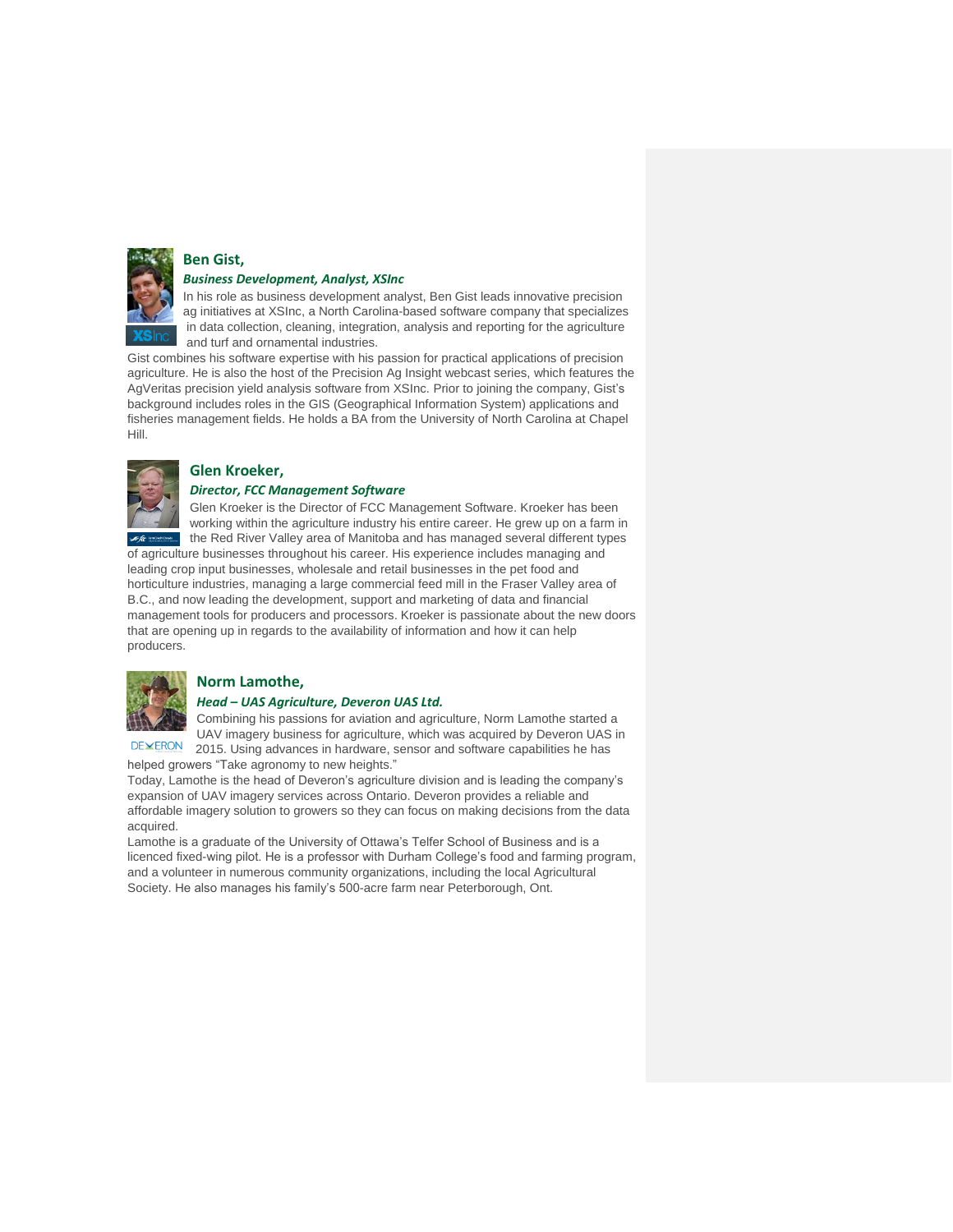

## **David MacMillan,**

*Vice President, Corporate Development, Director, Deveron UAS*

David MacMillan is vice president of corporate development and a director of Deveron UAS, a UAV imagery-focused service company, headquartered Toronto, Ont. Deveron is launching its services across the province of Ontario in 2016, and is looking to work with growers that are interested in new ways to

increase yields and reduce costs. He is an entrepreneur focused on building start-up and venture capital companies with the help of public markets. He has been involved in more than \$30 million dollars in venture financing for TSX Venture listed companies over the last six years, holding various roles related to executive leadership and corporate development. MacMillan holds an MSc in international economics from the University of Glasgow and a BA in economics from McGill University. He is also a CFA Level 3 candidate.



#### **Tim Marquis,**

#### *Meteorologist, Ag Solutions Expert, Weather Decision Technology*

Tim Marquis is a meteorologist and ag solutions expert for Weather Decision Technology. Previously, he was a meteorological programmer at WDT and prior to that, he was a teaching assistant for senior level synoptic meteorology and mesoscale meteorology. While at Iowa State, Marquis served as a forecaster to Iowa State Athletics and Iowa State University. He focused his coursework on precision agriculture while at Iowa State. Investigating the development of mesoscale convective systems in numerical weather prediction models, was the subject of Marquis is a key meteorological phenomenon that supports agriculture across the farm belt of the United State. Lastly, Marquis worked at the Storm Prediction Center as part of the Student Career Experience Program (SCEP) during

**Commented [SG1]:** This doesn't make any sense and I don't know what they're trying to say.



### **Nevin McDougall,**

#### *General Manager, Agronomy Company of Canada*

his tenure at the University of Oklahoma for undergraduate work.

Nevin McDougall is currently the general manager at Agronomy Company of Canada, a subsidiary of La Coop Federee. He is an accomplished international

executive with more than 20 years of agribusiness experience with innovative and industryleading companies.

Previously, McDougall held senior executive positions at companies including BASF Corporation and Cyanamid Crop Protection. He has served on the boards for Crop Life Asia and Crop Life America.

Leading businesses in North American and International markets, McDougall has expertise in sales, marketing, product development, and general business management. He is currently an active director for several non-profit and private company boards.

McDougall has a bachelor of science honours degree from the University of Guelph, as well as a master of agriculture, agriculture economics and business. His extensive knowledge and industry experience has allowed him to contribute to the sustainable development of business in an industry he has high passion for.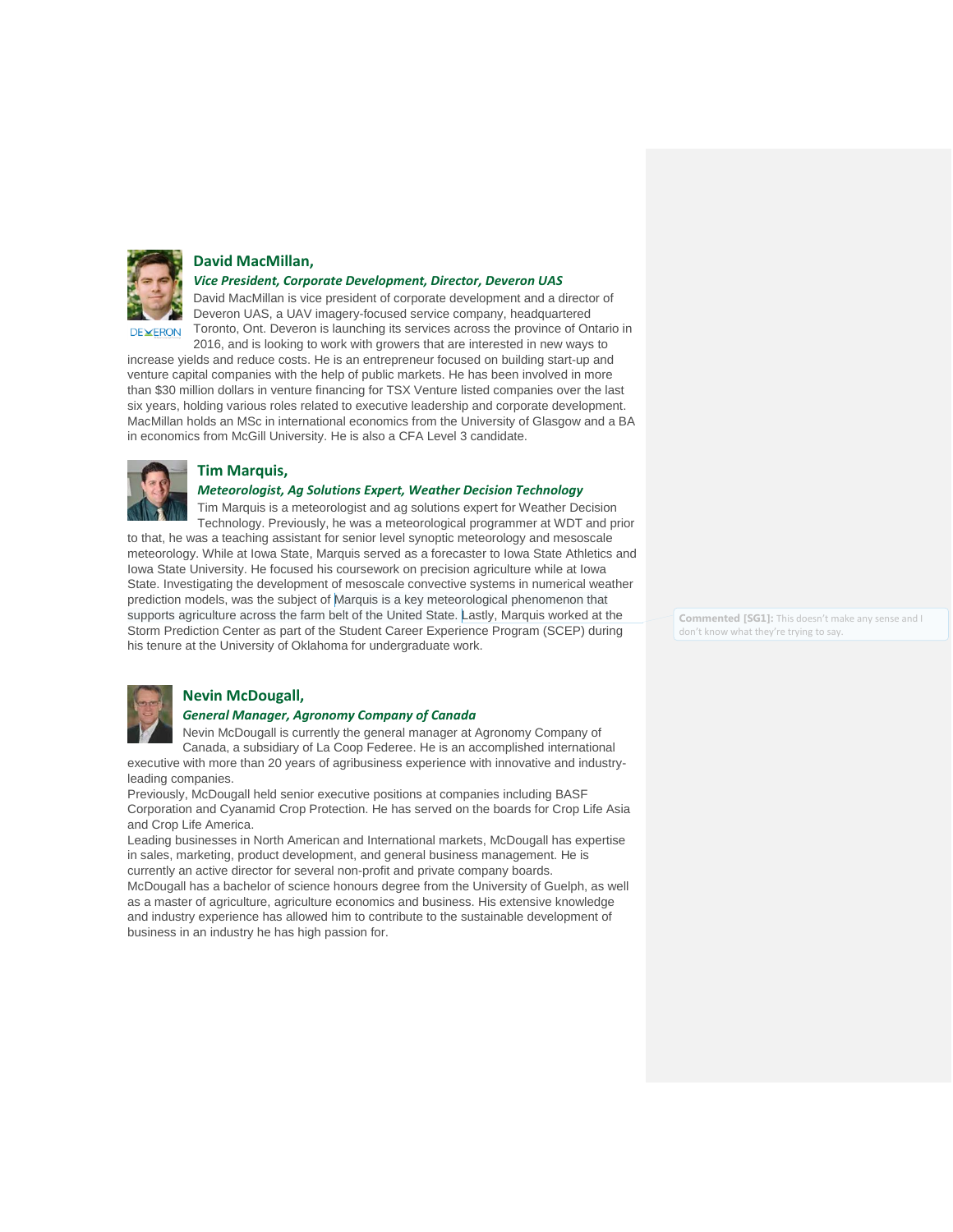

#### **Amit Monga,**  *Chairman, Sarapoint Global*

Dr. Amit Monga is a seasoned executive with extensive experience in investment banking, venture capital, start-up and corporate governance. Through Sarapoint Global's ag-innovation initiative and in collaboration with leading experts, he is developing tools to analyze data from farm-based sensors and equipment and satellite images. An expert in data analytics, his research has been published in leading peer reviewed academic journals such as: computers and industrial engineering, advances in engineering software, computers and operations research and *International Journal for Quality, Reliability and Safety Engineering*. He received his Ph.D. in mechanical engineering from the University of Alberta, where his research focused on solving complex reliabilitybased design problems using genetic algorithms. He has appeared numerous times on BNN (Business News Network) and CBC (Canadian Broadcasting Corporation) and has authored op-eds in the Financial Post on the topics of private equity, venture capital and entrepreneurship.



## **Jacques Nault,**

#### *Vice President, Agronomy, LaserAg – Logiag Inc.*

Jacques Nault has a BSc and a MSc from the Macdonald Campus of McGill University. He started off his agronomic career in 1984. Between 1984 and 1999, he participated in various research relating to soil management and best

management practices, wrote technical guides pertaining to soil fertilization and LOGIAG erosion control, and worked as a consultant with farmers. In 1999, he co-founded LogiAg, where he supervises field technical services and is in charge of business development.

Between 2004 and 2014 he was also the general manager of a U.S. consulting firm that he partly owned.



日記

# **Greg Patterson,**

#### *B.Sc. (AGR.) C.C.A (President), A & L Canada Laboratories Inc.*

Greg Patterson, current president of A & L Canada Laboratories, was one of the principal founding members and also currently acts as the chief agronomist. His primary role is corporate administration, and customer support and service. With and honour's degree in agriculture from the University of Guelph, followed by more than 20 years postgraduate experience as a professional agronomist,

Patterson works closely with all our agricultural clients to support the service we provide. Patterson was also one of the first people in Canada to earn the designate as a certified crop consultant. As part of our ongoing customer support, Patterson personally conducts in-depth agronomy and fertility training seminars for field, horticultural and specialty (turf, viticulture and silviculture) crops.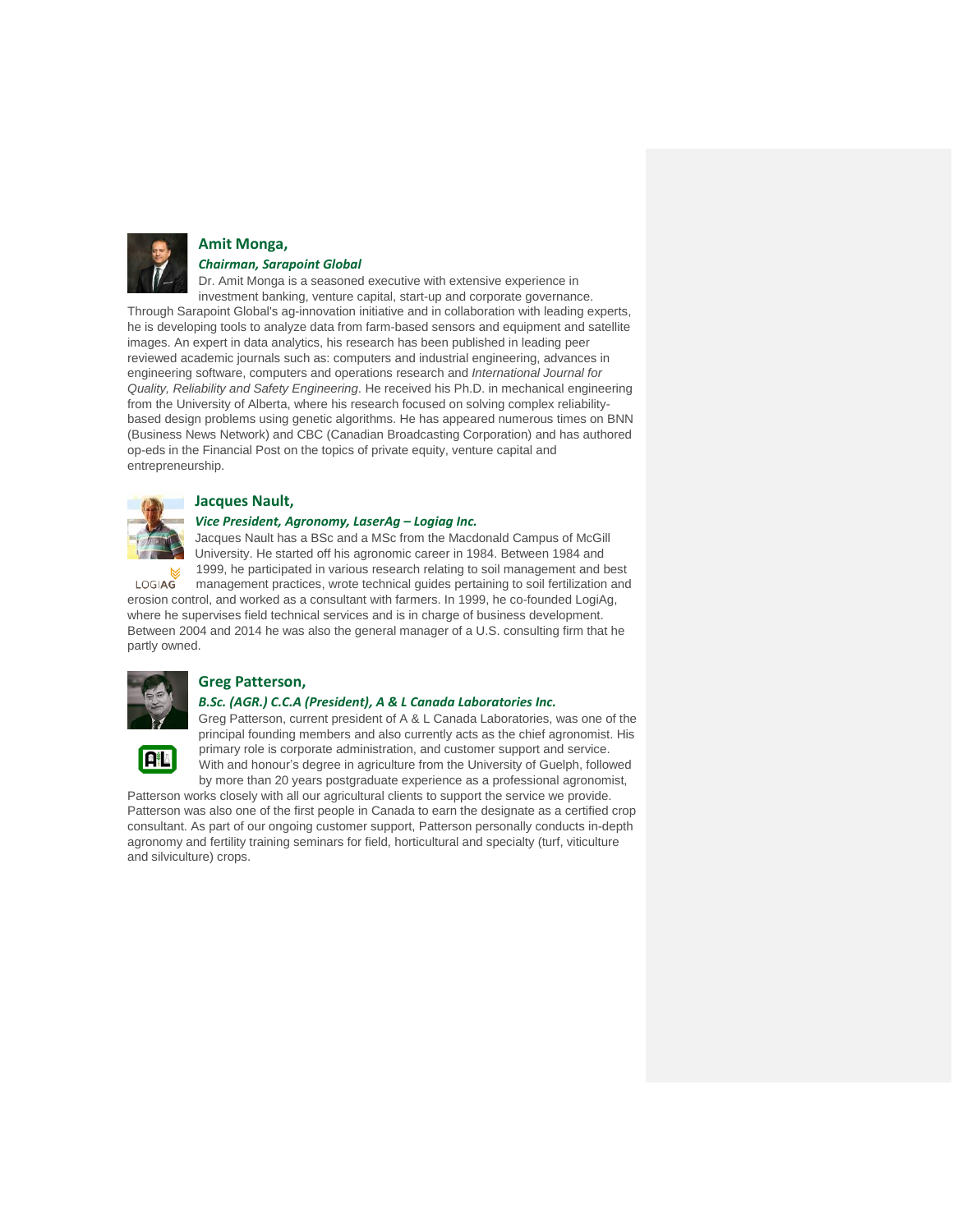

# **Lisa Prassack,**

## *Agri Food Innovation Expert and Data Strategy Consultant, Prassack Advisors*

Lisa Prassack has more than 20 years of experience working with big data analytics. She specialises in working in tandem with innovators by providing critical market understanding with data-intensive solutions. She previously

worked as the strategic marketing director for Trimble Agriculture and was responsible for the precision farming strategy, planning and mergers and acquisitions, as well as global strategic partnerships with several agricultural companies.



# **Andrew Pylypchuk,**

#### *Account Executive in North America, U.K. and Ireland at Planet Lab*

Andrew Pylypchuk is an account executive in North America, United Kingdom. and Ireland at Planet Labs. He has been working in the imagery and geospatial field for 16 years, and continues to develop the use of satellite imagery for industry users in the agriculture, exploration, mining and forestry industries, as

well as for visual simulation systems. Pylypchuk's knowledge, skill set and understanding of the science behind satellite imagery and image processing, as well as utilizing new technologies and leveraging business models, allows him to deliver customer oriented solutions.



#### **Nicole Rabe, Land Resource Specialist, OMAFRA**

Nicole Rabe has a MSc focused on precision agriculture and is currently the land resource specialist (environmental management branch) for Ontario Ministry of

Agriculture, Food and Rural Affairs (OMAFRA). Having worked in precision ag throughout her career in Ontario, Alberta and Manitoba, Rabe has a background in applying geographic information systems and remote sensing for agricultural applications. Rabe enjoys collaboration with agriculture development branch colleagues on many different aspects of precision agriculture and soil resource management work.



# **Paul Raymer,**

## *Co-owner, Practical Precision Inc.*

Paul Raymer received his certification in mechanical engineering technology from Fanshawe College, and specializes in mobile equipment design. Raymer

has a wide range of agricultural, industrial and military experience; working on various engineering teams such as John Deere and General Dynamic. Raymer has been instrumental in creating a tablet computer platform for GreenSeeker units that simplifies the mapping process. He has also brought the SoilOptix technology to Canada and is busy validating the information that can be gleaned from the sensors.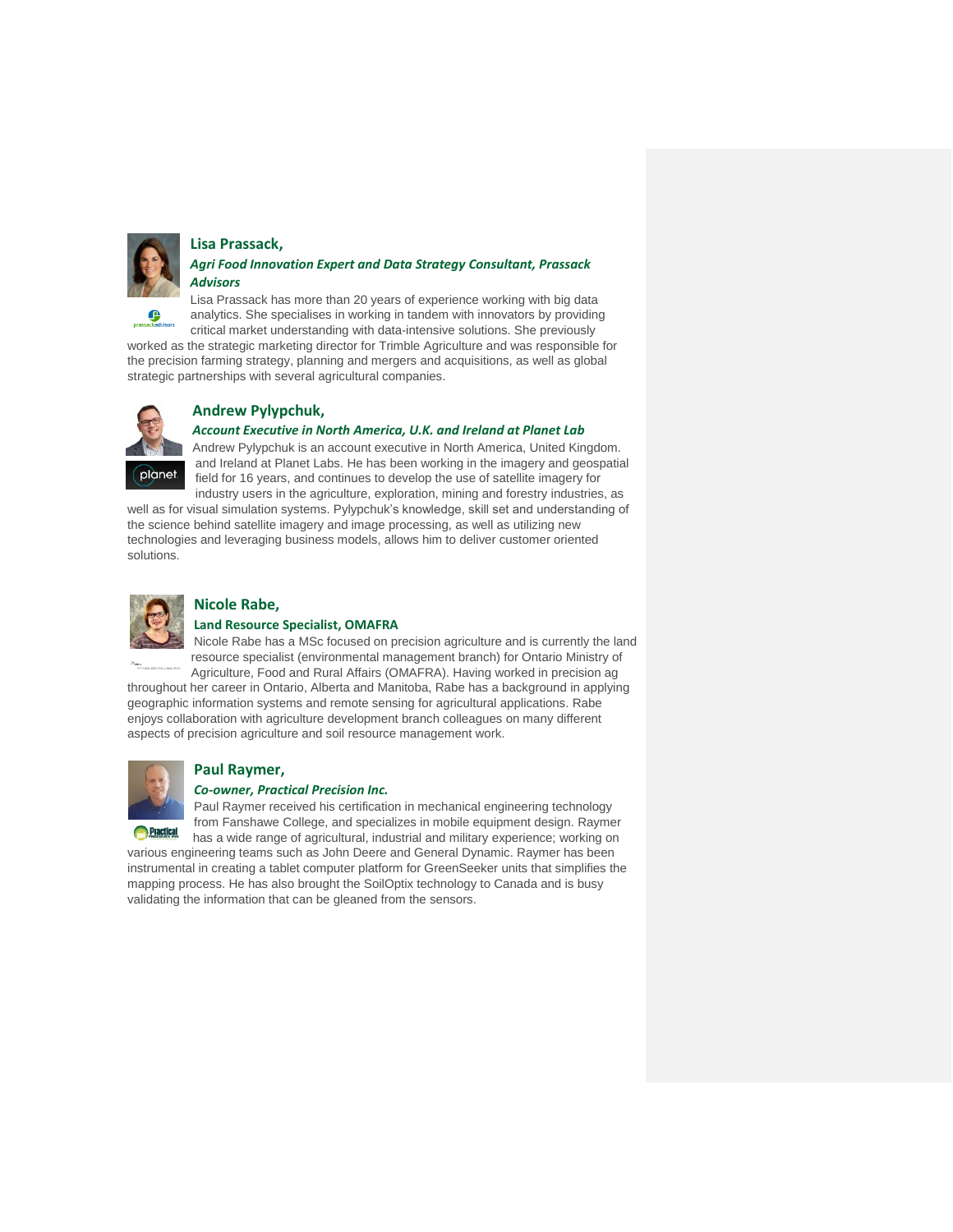

## **Steve Redmond,**  *Precision Ag Specialist, Hensall District Co-op*

Steve Redmond is the precision ag specialist with Hensall District Co-op (HDC). He has led HDC's efforts with the use of GreenSeeker technology for late-

season nitrogen applications in corn using Y-Drops, since 2014. He has owned

and operated two different UAVs (unmanned aerial vehicles) for aerial imagery of farm fields, and is currently investigating the use of satellite imagery through WinField's R7 Tool for the creation of crop management zones and the development of profitability maps.

Redmond is a graduate of the University of Guelph with a BSc in agriculture, and holds designations as a CCA (1997), Professional Agrologist in Ontario and Nutrient Management Planning certificates for ASM & NASM.



# **Robert Saik,**

## *CEO, Agri-Trend Group of Companies*

Robert Saik is a professional agrologist and a certified agricultural consultant. As founder of Agri-Trend, Saik has been involved in the development of many new business processes and spearheaded several advancements in technology

integration in agriculture, including the development of the Agri-Data Solution, which was a winner of Alberta's 2002 E-business of the Year for online farm data management.

In July 2014, Saik was appointed by the premier of Alberta to the Alberta Innovation Advisory Council—a leadership group working on technology integration and innovation leadership for Alberta.

Saik is also the author of an Amazon 2014 Best of Books: *The Agriculture Manifesto: Ten Key Drivers That Will Shape Agriculture in the Next Decade.* His is also the publisher of *The AgADVANCE Journal*, 2014 Western Trade Journal of the Year.

He is a passionate keynote speaker addressing audiences on the importance of modern agriculture. His 2014 TEDx talk, entitled "Will Agriculture be ALLOWED to feed nine Billion People" is a popular online reference and has been viewed more than 78,000 times.



# **Paul Schrimpf,**

## *Executive Editor, Agribusiness Group, Meister Media Worldwide*

Paul Schrimpf oversees the content development for the following brands: CropLife, PrecisionAg, and Farm Chemicals International. He works closely with publishers developing business strategies. He has more than 15 years of

**MEISTERMEDIA** 

experience covering technology advancements in agriculture. Schrimpf creates

and delivers presentations on topics related to precision agriculture across North America.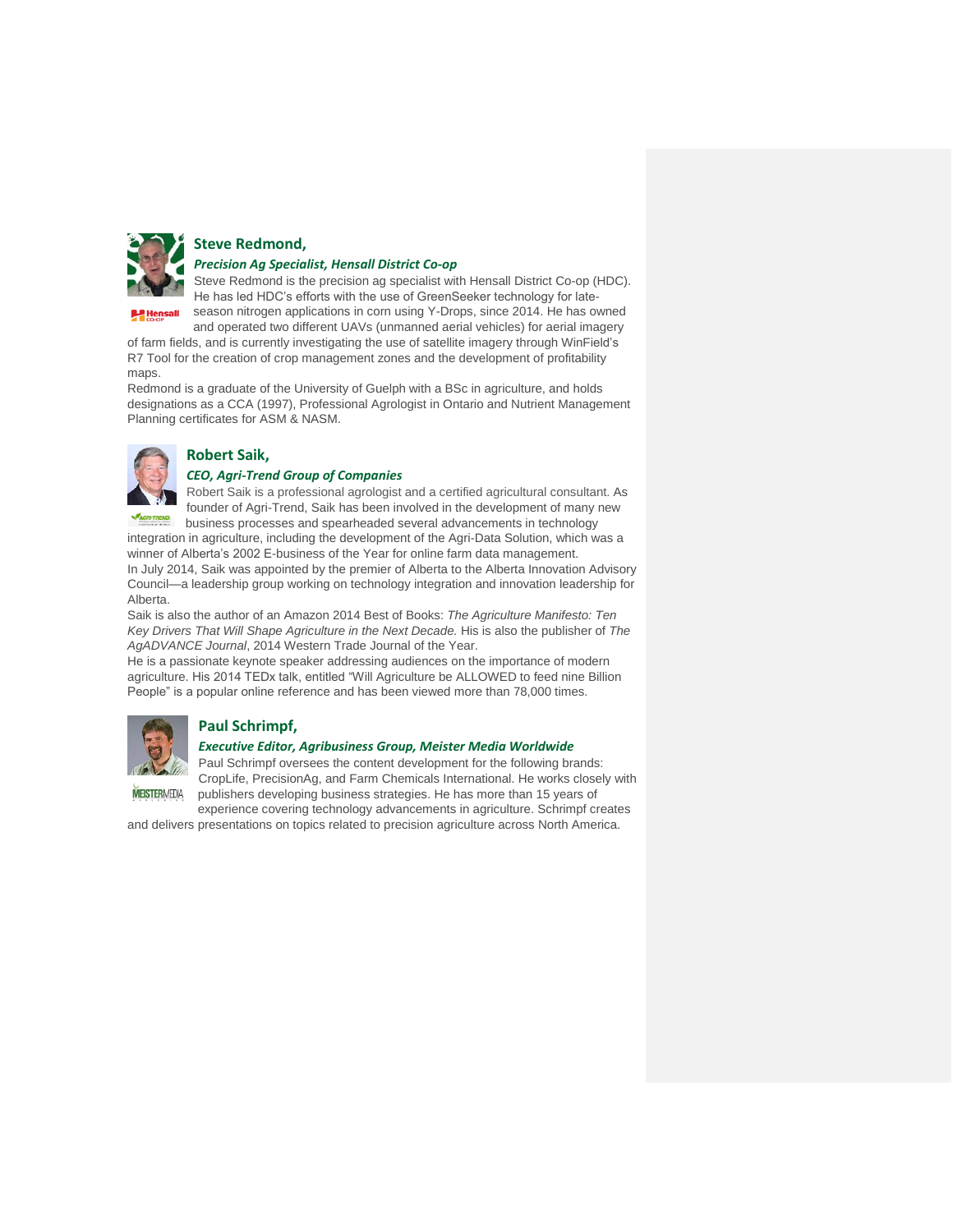

# **Dan Sinai,**

*Senior Executive, IBM*

Dan Sinai is currently a senior executive at IBM, where he manages the company's innovation and incubation initiatives aimed at the Canadian start-up community.

Prior to joining IBM, Sinai served as Western University's associate vicepresident (research). In this capacity, Sinai set the strategic direction for, and led, a team of research administration professionals at one of Canada's leading research-intensive universities.

A graduate of the University of Waterloo, Sinai has held various key research administration positions with both the Government of Ontario and the Government of Canada. He also has extensive research and development program and policy experience, and has worked for several high-tech companies, including Nortel and EK3 Technologies.

Sinai and his family have lived in London, Ont., for more than 15 years, where he has served on various local boards of directors.



# **Stephanie Smith,**

#### *M.S., C.C.A., Michigan State University in Crop and Soil Science*

Stephanie Smith has M.S., C.C.A., from Michigan State University in crop and soil science. Smith worked for Monsanto for three years as a technology development representative in Iowa and Illinois, as well as a product manager in St. Louis. For the following two years, Smith became a field agronomist for

DuPont Pioneer in Northeast Indiana. "When formed one and a half years ago, I had the opportunity to join Gregg Sauder's team as a regional agronomy manager and cover Michigan and Indiana, and all of the east coast and Canada. I am a resident of Fort Wayne and I farm with my family in Hillsdale County, Mich."



FARMOBILE

# **Jason Tatge,**

#### *CEO and co-Founder of Farmobile*

Jason Tatge is a passionate, innovative and successful agritech entrepreneur based near Kansas City. Farmobile is Jason's third company in technology and agriculture industry (first, he was an early team member with Farms.com and second company was president with Farms Technology, which was sold to

DuPont Pioneer in 2013). Prior to his entrepreneurial bug, he traded agri commodities with the Pillsbury Company for seven years. "Farmobile's business model and subscriptions are completely transparent and affordable to a fault. We are based in Kansas and have built this company from the ground up with hard work and nothing else to our name—except a love of agriculture, the ability to write code and a deep desire to do the right things, for the right reasons while promoting progress in the global food chain."

**Commented [SG2]:** What is this?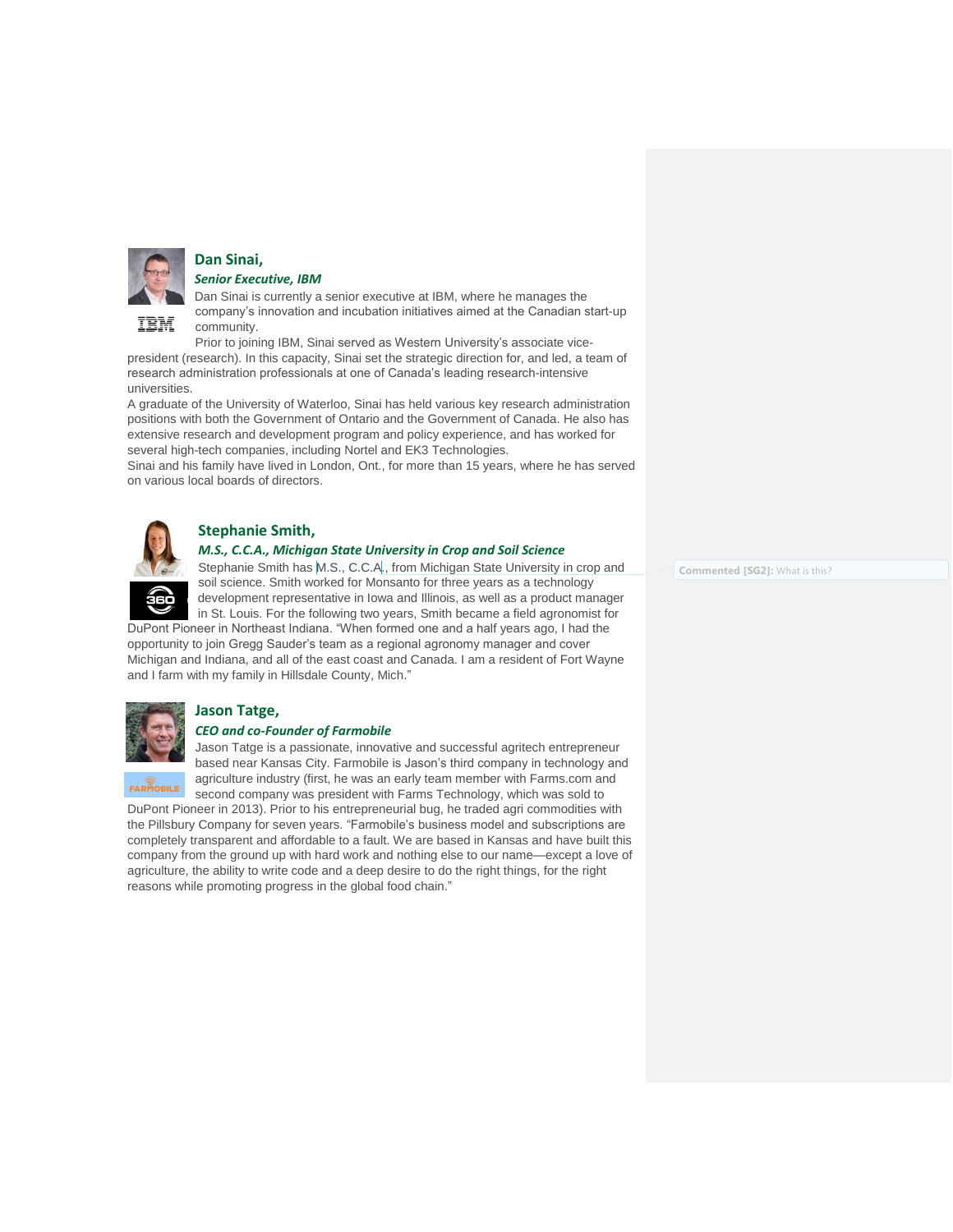

#### **Charles Vidal,**

*Director, R&D and Business development, KoptR Image; Board Member of Unmanned Systems Canada*

Charles Vidal emerged as a leader in the field of unmanned systems in 2004, when he founded the highly-successful VAMUdeS at Université de Sherbrooke. During his studies, he led the group, developed many unmanned systems and won competitions worldwide.

Vidal started his career by realizing complex engineering development projects while piloting drones, maintaining them and performing critical technical support to operations in the field. He was a highly-regarded site lead for the Boeing Insitu ScanEagle operational site and completed three full tours in Afghanistan.

Today, Vidal continues to play a significant leadership role in the unmanned systems sector. Professionally, he has lead multidisciplinary teams creating the next generation of Canadian unmanned aircraft systems. Vidal is now in charge of product development and business development at KoptR Image.

As a volunteer, he has spent countless hours over the past eight years as chair of the Unmanned Systems Canada Student Competition, maturing it into a highly-competitive, highly-valued annual event.

Few have the breadth of knowledge and experience gained from high intensity military operations, engineering and commercial product development, as well as business development, management and interactions with Transport Canada and the Canadian Forces.



#### **Jason Webster,**

#### *Innovation Lead, Beck's Hybrids*

Jason Webster is currently the innovation lead for Beck's Hybrids, based out of Central Illinois. Webster is responsible for bringing new innovative agricultural testing to Practical Farm Research (PFR) program. The goal of Beck's PFR is to help farmers succeed by adding profitability to their farms through the application of practical farm research. "Beck's PFR is defined by our ability to bring innovation to farmers in the form new ideas, challenging the status quo of current farming practices, and facilitating the networking of the agricultural industry to keep the needs of farmers first.



## **Felix Weber,**

#### *President, Ag Business & Crop Inc.*

For more than 20 years, Felix Weber has explored new technological and agricultural practices that would increase the productivity for clients of his consulting company, Ag Business & Crop Inc., and his own operation, as well. While researching effective ways to monitor crops using aerial imagery, he became the distributor for senseFly products in Canada. He is presently working on research for Pix4D Switzerland in development in mosaicking and GIS software, ongoing projects with Ontario Ministry of Agriculture, Food and Rural Affairs, and camera, color and frequency research for different projects.

As an early innovator of UAVs in agriculture, Weber has been a presenter at numerous agricultural events across the country.